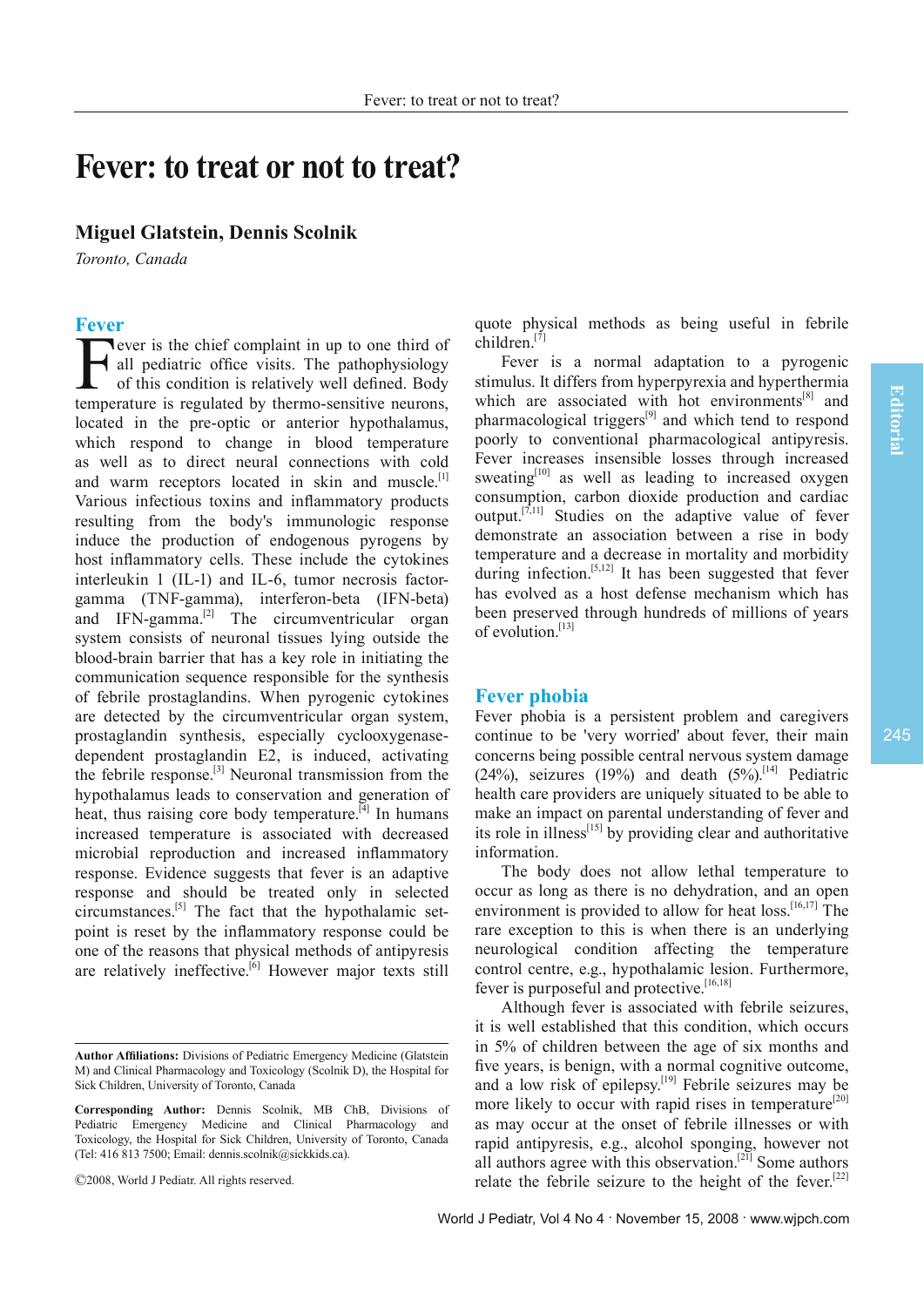One third of all children who have a febrile seizure will have a second episode despite vigorous attempts at prevention with antipyretics.[23]

Anticonvulsants have been somewhat effective in preventing recurrence of febrile seizures but side effects preclude their use.<sup>[24]</sup>

### **Primum non nocere**

Primum non nocere, "First, do no harm", is one of the principal precepts taught to medical students. It reminds the physician that he or she must consider the possible harm that any intervention might cause, and stresses that human acts with good intentions may have unwanted consequences. Since fever is not in itself harmful, and may even be protective, there is no particular reason to treat it other than as a comfort measure. Although the lack of response to antipyretics does not necessarily imply that infection is more serious or significant, the resumption of active play and interaction with the environment after successful antipyresis indicates that dangerous causes of fever are less likely. However caution should be exercised when considering conditions with cyclical fever such as malaria.

If fever is harmless, and may actually be beneficial, the question becomes: is it harmless to treat fever? There are significant risks to the treatment of fever.

(1) Nosocomial infections: When parents seek medical help from a health care practitioner there may be an unavoidable risk of their child contracting a nosocomial infection from others waiting to see the physician.

(2) Inappropriate focus: Fear of fever and inappropriate concentration on the need to treat it could side track parents, and even some physicians, from the more important signs of serious illness.<sup>[25]</sup>

(3) Poisoning: Inappropriate use of antipyretics by both physicians and parents can lead to intoxications. A study performed in a busy pediatric emergency department revealed a 10.1% incidence of drug error by physicians, the most common significant error involving acetaminophen.<sup>[25]</sup> Heubi et al<sup>[26]</sup> reported acetaminophen hepatotoxicity after multiple overdoses from published cases: 47 children (aged 5 weeks to 10 years) received 60 to 420 mg/kg per day for 1 to 42 days, and 24 died. In another study Rivera-Penera et al<sup>[27]</sup> reviewed the medical records of 73 pediatric patients admitted for acetaminophen overdose. Twenty-eight patients (39%) had severe liver toxic effects, six of whom underwent liver transplantation. Multiple miscalculated overdoses, given by parents, were a risk factor and the major cause of overdose in children of 10 years old or younger.<sup>[27]</sup> Nonsteroidal anti-inflammatory drugs (NSAIDS) such as ibuprofen are known to have adverse effects on kidney function. The use of NSAIDS in situations where the renin-angiotensin system is stimulated, such as volume depletion or preexisting chronic renal failure predisposes to acute renal failure via inhibition of prostaglandin synthesis.<sup>[28]</sup> Ulinski and Bensman<sup>[29]</sup> reported a series of children, presenting with diarrhea and/or vomiting and fever, treated with therapeutic doses of ibuprofen (11.5-32 mg/kg per day) for 1-3 days, who went on to develop acute renal failure. Maximum plasma creatinine levels were 180-650 pmol/L and one patient required emergency dialysis for hyperkalemia, uremia, and hyperphosphatemia. Aspirin is of course no longer recommended for routine antipyretic use in children because of its potential to cause gastrointestinal bleeding and Reye's syndrome.[30]

The practice of combining or alternating ibuprofen and acetaminophen has become common, but may confuse parents and once again inappropriately stresses the need to treat fever. Alternating doses have been shown to be slightly more efficacious in controlling temperature.[31,32]

## **What should we do?[33]**

Parents and even physicians need to be educated that:

(1) There is a need to concentrate on the *cause* of the fever, *not its treatment.*

 $(2)$  Fever may actually be beneficial in fighting infection.[34]

(3) A child can have meningitis with a low fever, or a viral upper respiratory tract infection with a high fever. The difference is that the child with meningitis will look and behave in a much more ill fashion.

(4) Minimal clothes and a cool environment are a good non-medicinal way to treat fever.

(5) Children with fever must be kept well hydrated.

(6) Treatment of fever can be dangerous, and correct dosing regimens must be learnt and observed, namely: acetaminophen 15 mg/kg four hourly but *not more than five times* a day so as not to exceed the recommended daily limit of 80 mg/kg per day. In some countries the total recommended daily dose has recently been reduced to as little as 60 mg/kg per day.<sup>[35]</sup>

(7) There is no advantage to giving bigger doses, even if the rectal route is used.<sup>[36]</sup>

(8) Ibuprofen can be given in doses of 10 mg/kg six hourly.

**Funding:** None. **Ethical approval:** Not needed. **Competing interest:** None.